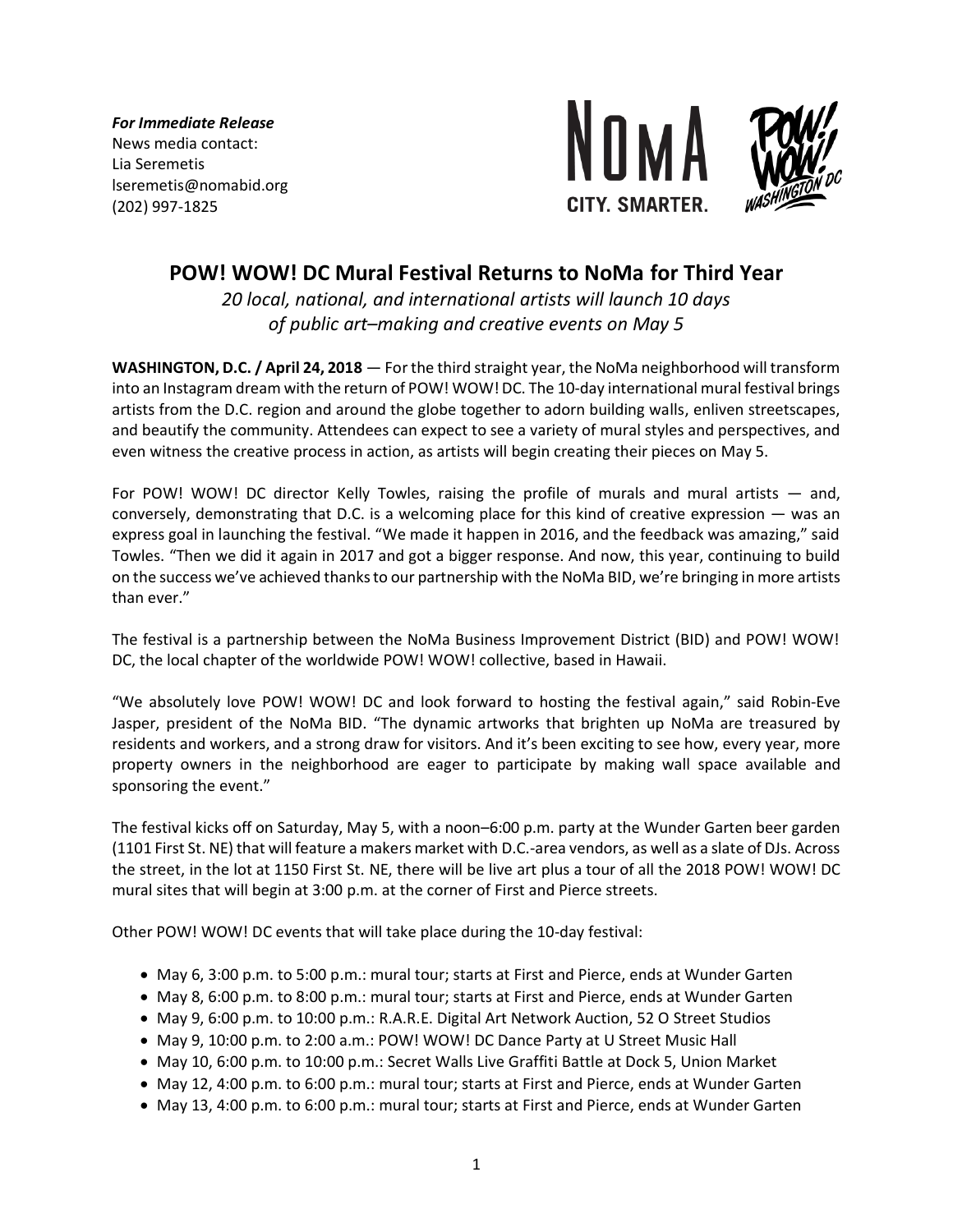The 2018 POW! WOW! DC artist roster features nine people from the D.C. region, including Towles, and 11 from elsewhere in the U.S., plus the Caribbean, England, Europe, and Japan. (Because Instagram is the social media platform of choice for mural artists, the list below includes each person's account name.)

### **Visiting Artists**

- Rylsee (Cyril Vouilloz), Berlin + Geneva, @rylsee
- Richt (Rich Thorne), Bristol, England, @richtpaint
- Mari Inukai, Japan, @marillavanilla
- Jeff Gress, Hawaii, @pro\_gress
- Taj Tenfold (Taj Francis), Kingston, Jamaica, @tajfrancis
- Birdcap (Michael Roy), Memphis, TN, @birdcap

## **Local Artists**

- Golden Rabbit Silent Monkey (Henley Bounkhong), Silver Spring, MD + Providence, RI, @goldenrabbitsilentmonkey
- Kate Fleming, Arlington, VA, @kateflemingpaintings
- Asad "Ultra" Walker, Washington, DC, @asadultrawalker
- CRI (Juan Pineda), Washington, DC, @criomatic\_designs

# **May 5 Kickoff Event / Live Art**

- Frida Larios, Washington, DC, @fridalarios
- Marly McFly, Washington, DC, @marly\_mcfly87
- Johan Moorman, Eindhoven, The Netherlands, @johan\_moorman
- Mike Murphy/Perceptual Art, Brooklyn, @perceptual\_art
- Joys (Cristian Bovo), Padova, Italy, @joys\_ead
- LAP (Luis Alberto Pérez), Ponce, Puerto Rico, @lapstract
- Wingchow (Christina Wing Chow), Richmond, VA, @wing.chow
- BroCoLoco, Washington, DC, @thebrocoloco
- Marcella Kriebel, Washington, DC, @marcellakriebel
- No Kings Collective (Brandon Hill, Peter Chang), @nokingsdc
- Zunzima (Takashi Nakajima), Washington, DC, @zunzima
- Kelly Towles, Washington, DC, @kellytowles
- Spectrum Studio (Hanna Moran, Lindy Swan, Mary Grace Corpus), Baltimore, MD, @spectrummurals

More information about this year's festival, artists, and events may be found at [powwowdc.com](http://powwowdc.com/) and [nomabid.org/pow-wow-dc.](https://nomabid.org/pow-wow-dc)

POW! WOW! DC 2018 / Presented by Heineken and In Partnership with the NoMa BID Sponsored by Graco, Hyatt Place, Sherwin-Williams, Herc Rentals, Montana Cans, Dock5, Skanska, R.A.R.E. Art Labs, '47, Monster Energy, Olukai, WMATA, 1xRUN, 100KApartments of Equity Residential, JBG Smith, Wunder Garten, U Street Music Hall, Holy Bones Studio, &pizza, Pow Pow, sweetgreen, Takorean, CAVA, Nando's PERi-PERi, RASA, honeygrow, Red Apron, Maketto, Venom Steel, Kind Snacks, Oakley, Yarndi, Craft Kombucha, Treason Toting, Trader Joe's

\* \* \*